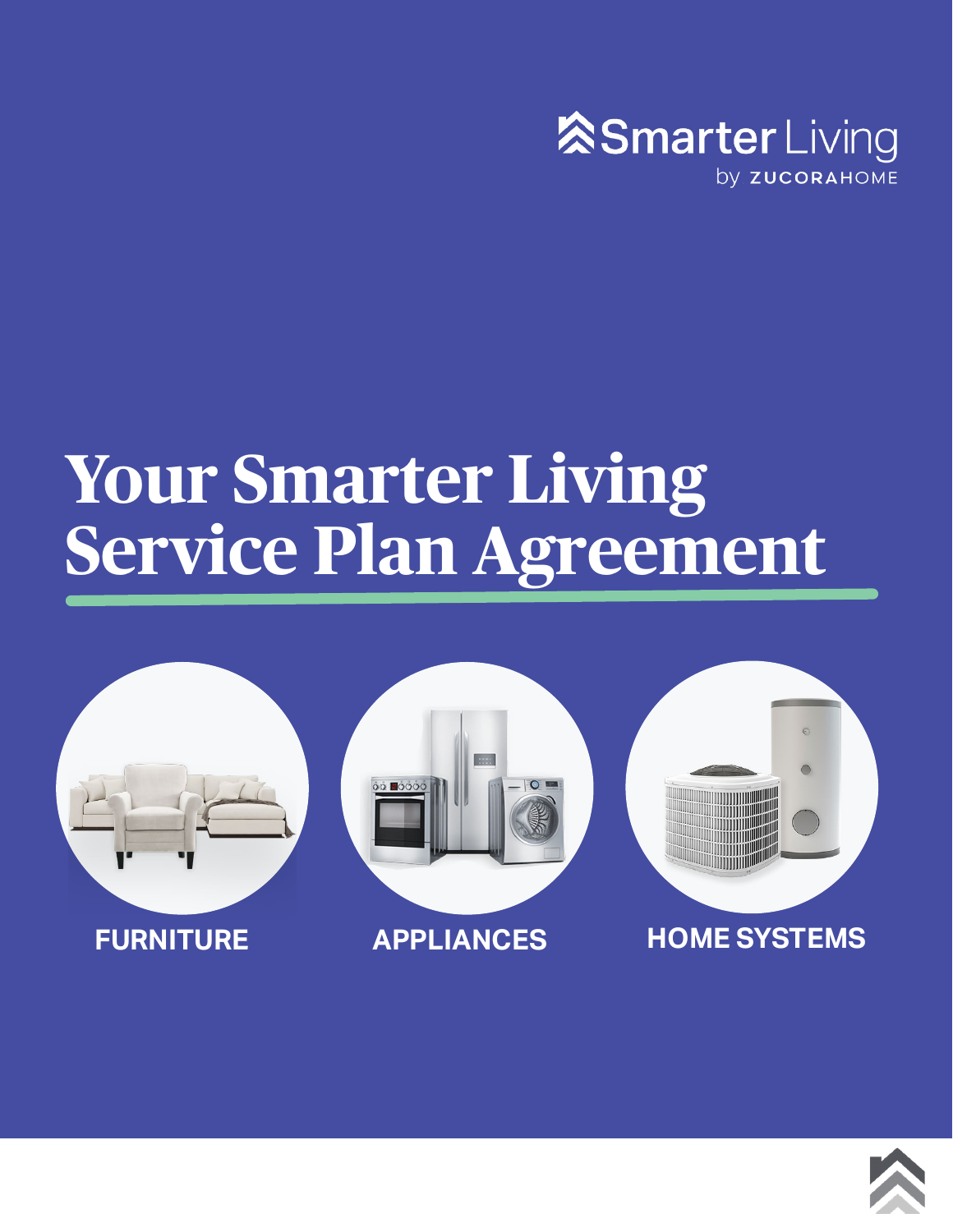## 1-866-667-6695 [www.zucorahome.com](http://www.zucorahome.com)





# **Plan Coverage Summary**







000000  $\overline{\mathbf{G}}$ 

E

## **Covered Items:**

• Occasional / Side Chair

- Ottoman / Futon
- Loveseat / Oversized Chair
- Occasional Tables
- Sofa / Sectional
- Dining chairs, tables, benches
	-
- **Mattress or Foundation**
- Mechanical / Electrical Upholstered
- Furniture
- Bedroom Furniture
- Clothes Dryers
- Washer & Dryer Pairs
- Laundry Pedestals

Total Maximum Benefit Limit of **\$10,000.00**  per annual Service Period (non-cumulative).

**Cleaning Allowance** Allowance of \$100 per annum for Renewal<br>Members (No Trade Service Fee Pequired) Members (No Trade Service Fee Required).

100% of purchase price, pro-rated from date



*(See [Section E in Terms & Conditions](#page-5-0) for complete coverage.)*

# **Furniture Plan Coverage**

50% of purchase price, pro-rated from date

**Replacement Limit** \$100 for up to two (2) furniture items during annual Service Period (non-cumulative).

\$75 Trade Service Fee per Service Request requiring technician services (not including Cleaning Allowance).

## **Smarter** Living by ZUCORAHOME

1-866-667-6695 [www.zucorahome.com](http://www.zucorahome.com)





Service Location:



Agreement Effective Date ("Service Period"):



Plans Included:

| <b>Furniture</b> |  |
|------------------|--|
|                  |  |

Appliances





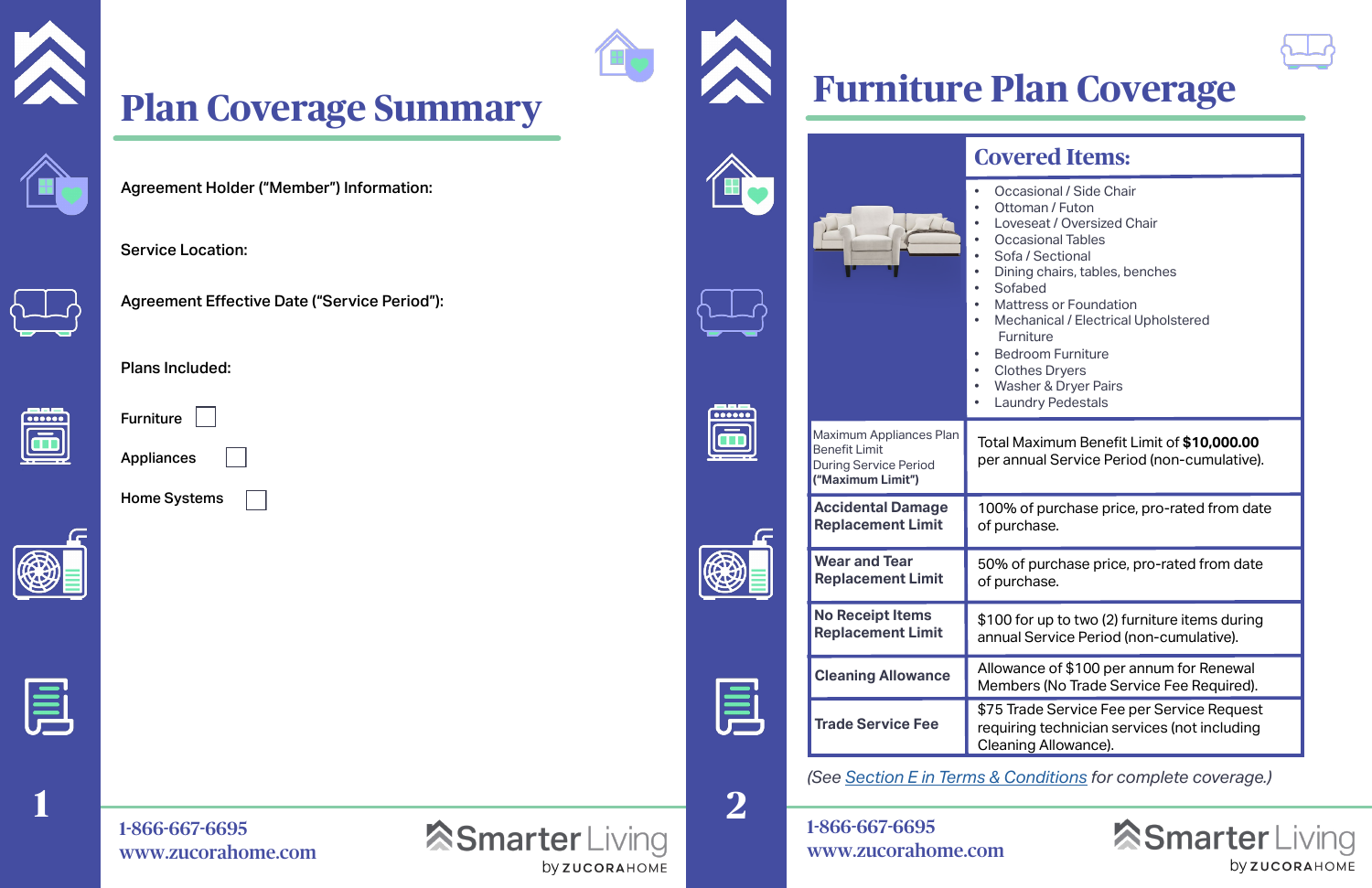**4**

# **Home Systems Plan Coverage**

## **Covered Items:**

- Air conditioning with ductwork • Heating systems with ductwork • Electrical Systems • Wired smoke detectors • Ceiling and exhaust fans • Plumbing including stoppages Water heaters • Garbage disposals • Instant hot/cold dispensers
	- Central vacuums



Total Maximum Benefit Limit of **\$25,000.00** per annual Service Period (non-cumulative).

*(See [Section G in Terms & Conditions](#page-6-0) for complete coverage.)*

## **Smarter** Living **by ZUCORAHOME**

Allowance of \$100 per pre-season inspection allowance (\$200 per annum) for Renewal Members. (No Trade Service Fee is required.)

\$75 Trade Service Fee per Service Request requiring technician services (not including pre-season inspection services).

**3**













**Covered Items: Kitchen Appliances:**  • Refrigerator (single compressor) including built-in ice and water dispenser • Oven / Range / Cooktop **Dishwasher** • Built-in Microwave Range Hoods • Freezers (as internal part of Refrigerator) • Built-in Food Centres **Laundry Appliances:**  • Clothes Washers • Clothes Dryers • Washer & Dryer Pairs **Laundry Pedestals** Maximum Appliances Plan Benefit Limit During Service Period **("Maximum Limit")** Total Maximum Benefit Limit of **\$15,000.00** per annual Service Period (non-cumulative). **Trade Service Fee | \$75 Trade Service Fee per Service Request** requiring technician services. *(See [Section F in Terms & Conditions](#page-6-0) for complete coverage.)*



1-866-667-6695 [www.zucorahome.com](http://www.zucorahome.com) **SmarterLiving by ZUCORAHOME** 

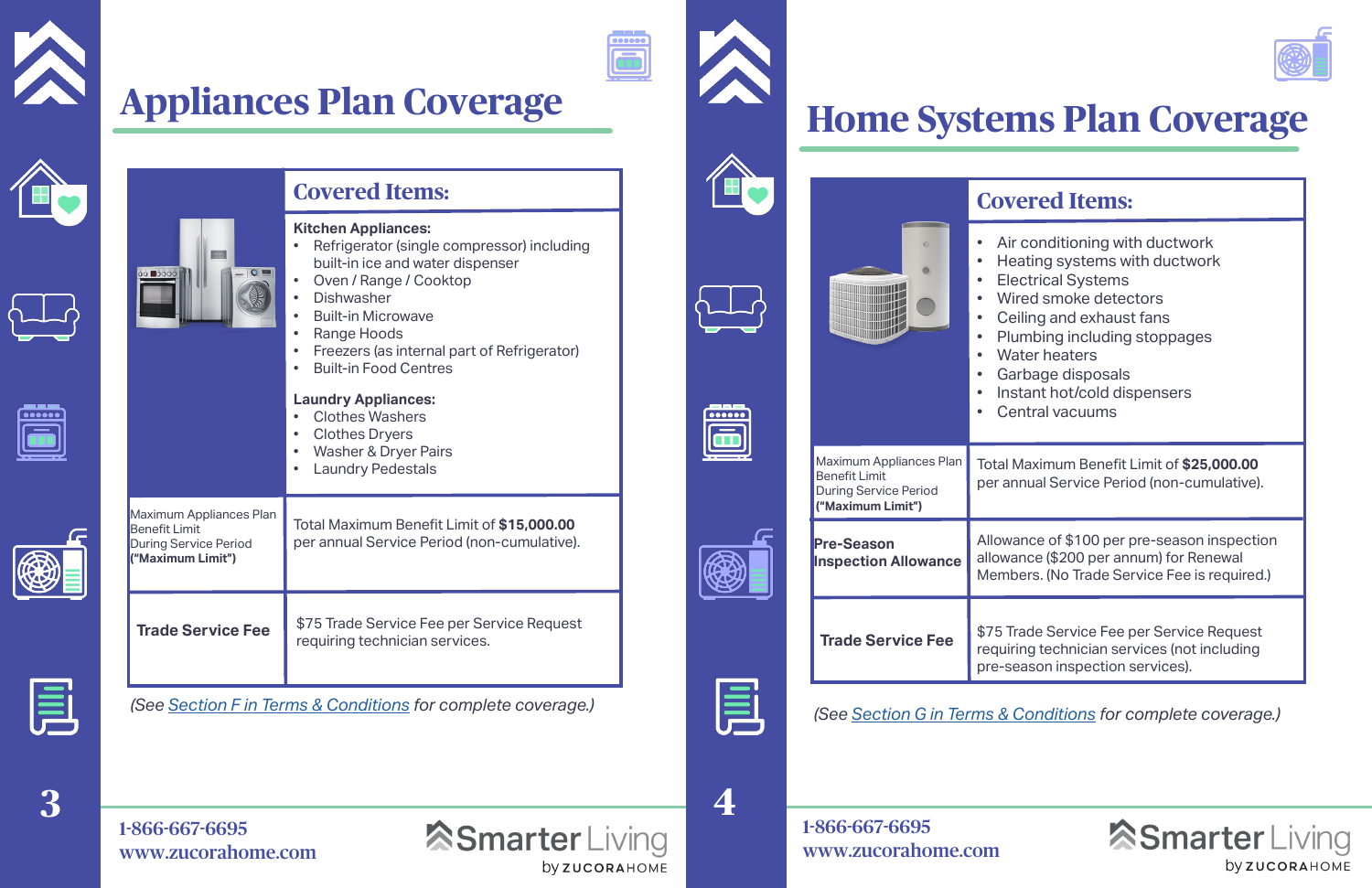<span id="page-3-0"></span>

# **General Terms & Conditions**



- **A1. Agreement:** This Service Plan Agreement, ("**Agreement**"), is marketed, administered and issued by **Zucora Inc.** ("**ZucoraHome**"). Throughout this Agreement the words, **you, your** and **Member**, refer to the Agreement Holder shown in your Plan Coverage Summary. The words, ZucoraHome, we, us and our, refer to **Zucora Inc. This is a Service Plan Agreement, not an insurance policy.**
- **A2. Services:** This Agreement is intended to provide protection against the cost of cleaning, repairing, servicing or product replacement ("**Services**") relating to products affected by certain types of accidental stains, accidental damage, normal wear and tear, or mechanical breakdowns as may be applicable in respect of one or more plans ("Plan(s)") providing coverage for specific household items ("**Covered Items**") for the Plan fee amount(s) payable depending on the selection and number of Plans covered by this Agreement. Various provisions in this Agreement limit and restrict coverage and services – **PLEASE READ THIS AGREEMENT CAREFULLY** to determine your rights and obligations.

**A3. Location:** ZucoraHome will provide service for Covered Items that:

- a) are located in a ZucoraHome service area as determined at time of entering into this Agreement in a service area that ZucoraHome is able to provide such service.
- b) are installed and located within the perimeter of the Member's primary residential home property not exceeding 465 m2 (5,000 ft2). With the exception of air conditioning units, any Covered Items located on the exterior or outside the Member's primary home (including porch or patio) or located in a common area are not covered by this Agreement.
- c) are installed in the Member's property unit, where such unit is part of a multiple unit property, condominium or townhouse property.
- d) were properly installed and are in good and safe working condition as of the Effective Date of this Agreement.<br>e) have become damaged or inoperable due to normal usage after the Effective Date of this Agreement.
- e) have become damaged or inoperable due to normal usage after the Effective Date of this Agreement.<br>
f) are reported as requiring service during the term of this Agreement.
- are reported as requiring service during the term of this Agreement.
- **A4. Prior Defects:** This Agreement does not cover defects, damage or service requirements **("Prior Issues")** known prior to the Effective Date of coverage. Prior Issues are excluded from coverage until proof of repair(s) has been received by us and determined by us to be satisfactory. We provide service or repair for unknown conditions if the condition would not have been detectable by the Member through visual inspection and simple mechanical test.
- **A5. Consumer Service:** Service coverage is for owned or rented residential properties, not commercial properties or residences used as businesses (including daycares, nursing homes, etc.)

**C7. Trade Service Fee:** For each separate Service Request with respect to one or more Covered Items in an individual product group (Furniture, Appliances, Home Systems), you are responsible for payment of the dispatch fee **("Trade Service Fee")** in effect at the time of placing the Service Request. The Trade Service Fee is due and payable to ZucoraHome for each Service Request, including the following circumstances: a) when you cancel a Service Request after the Service Contractor is enroute to your home;<br>b) when you deny the Service Contractor with access as may be required to perform a diagn

when you deny the Service Contractor with access as may be required to perform a diagnosis or to

- **B1. First Year Member:** Your service period **("Service Period")** commences thirty (30) days following purchase of your Plan, our receipt of the initial monthly Plan Fee and our acceptance of your plan. As a First Year Member, the initial term of your Agreement is for one (1) year from the date of commencement of the Service Period. If you add or upgrade Plans to this Agreement the Service Period shall be extended for one year from the date of acceptance of such upgrade. Should you elect to renew your Agreement, and we accept your request to renew your Agreement, then it shall be renewed on an annual basis unless you notify ZucoraHome thirty (30) days prior to expiration of the initial or renewal Service Period of this Agreement (See Section H – Plan Transfer, Renewal, Change and Cancellation).
- **B2. Renewal Member:** Each Agreement renewal begins upon expiration of the previous Service Period of this Agreement and continues for an additional one (1) year Service Period.

### **SECTION A - YOUR SERVICE PLAN AGREEMENT**

### **SECTION B - CONTRACT EFFECTIVE PERIODS**

## **5 6** 1-866-667-6695 [www.zucorahome.com](http://www.zucorahome.com)





**C1. Service Requests:** ZucoraHome is available to accept your service requests **("Service Requests")** 24 hours

**C2. Photographs:** To assist with faster resolution of your Service Request, you may be requested to provide ZucoraHome with photos of the damaged component(s) related to the Covered Item.

**C3. Authorized Service:** ZucoraHome has the sole right to select and arrange for an authorized ZucoraHome Service Contractor to perform the work covered by this Agreement. Only work authorized and arranged by ZucoraHome is covered by this Agreement. ZucoraHome will not reimburse you for service performed by

**C4. Normal Response:** Under normal circumstances, either ZucoraHome, or an authorized ZucoraHome Service Contractor will contact you within four (4) business hours during normal business hours (Monday-Friday) and within 48 hours on weekends or holidays to schedule a mutually convenient appointment, during normal

**C5. Emergency Response:** In an emergency situation, we will make reasonable efforts to expedite service within

- 
- A condition that immediately endangers health and safety as a result of the malfunctioning oF a Covered
- **SECTION C REQUESTING SERVICE**
	- a day, 365 days a year and we may be contacted in the following manner: a) By online Service Request at: [Service.ZucoraHome.com](https://service.zucorahome.com/) b) By Toll-free Telephone
	-
- your own contractor without prior authorization from ZucoraHome.
- business hours, to perform non-emergency service.
- twenty-four (24) hours. An emergency situation is defined as:
	- a) A plumbing failure that causes interior flooding;
- 
- b) A complete loss of heat or air conditioning in extreme temperature conditions;<br>c) A system failure that causes ongoing damage to your home: c) A system failure that causes ongoing damage to your home;<br>d) A condition that immediately endangers health and safety as
- Item.
- for any additional fees, including overtime compensation.
- 
- undertake resolution of the Service Request;
- Service Request; or
- d) ZucoraHome approves your request for a second opinion.
- Fee will not be charged.
- the Agreement period will not be extended.
- 1-866-667-6695 [www.zucorahome.com](http://www.zucorahome.com)







**by ZUCORAHOME** 







**C6. Expediting Normal Response:** ZucoraHome will accept your request to expedite non-emergency service only if an authorized ZucoraHome Service Contractor is available to provide the service requested. If the Service Contractor agrees to expedite the scheduling of a non-emergency service, you will be responsible

c) when the Service Contractor's diagnosis results in a partial or complete exclusion of coverage for the

**C8. Guaranteed Repairs:** Repairs provided under a Service Request are guaranteed by ZucoraHome for thirty (30) days. Should failure occur on the Covered Item within thirty (30) days of service another Trade Service

**C9. Non-Payment of Fees:** Failure to pay any fees that are due and payable will result in denial of Service Requests and suspension of Coverage until such time as the required fees are paid. At that time, Coverage will be reinstated, but

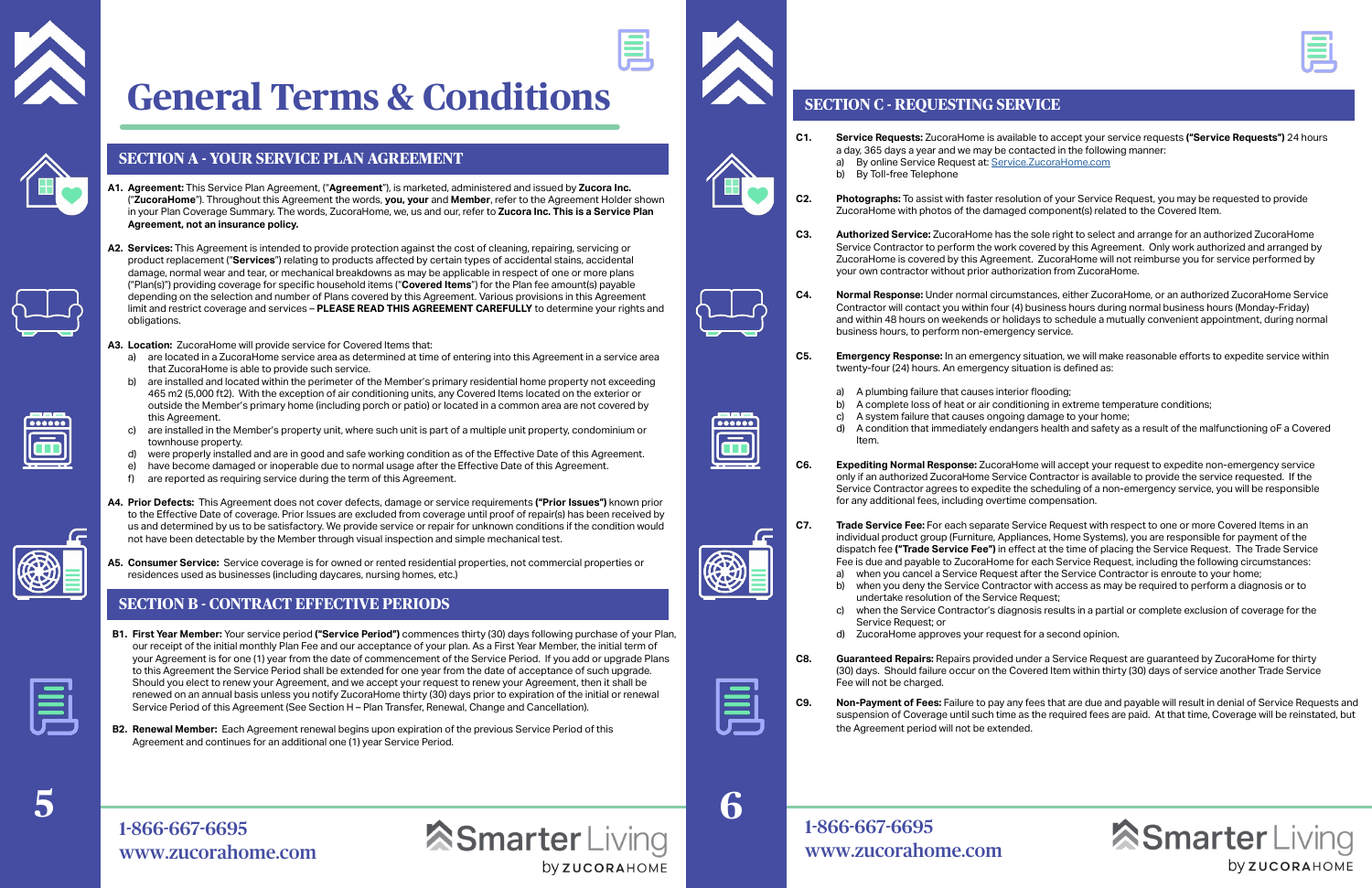## **SECTION D - WHAT THIS AGREEMENT DOES NOT COVER**



- 
- 
- 

**C10. Second Opinion:** ZucoraHome reserves the right to obtain a second opinion at our expense. In the event that ZucoraHome advises you that the malfunction is not covered, you have the right to request a second opinion, at your expense, from another ZucoraHome Service Contractor within seven (7) days from the time ZucoraHome advises you the malfunction is not covered by your Plan. In the event the outcome of the second opinion is different than the first opinion, you will not be responsible or owe the additional Trade Service Fee. However, if you request a second opinion, and the outcome of the second opinion is the same as the first opinion, you will be responsible for payment of the additional Trade Service Fee.



- **C12. Access:** It is your responsibility to ensure the area near the Covered Item is free and clear of any non-related items for the Service Contractor to perform the requested diagnosis or requested service. In the event the area is not accessible the Service Contractor will return at a later date and you will be responsible for an additional Trade Service Fee.
- **C13. Gift Cards or Reimbursement:** Where a Covered Item may require replacement, ZucoraHome reserves the right to arrange for the purchase and delivery of a replacement item, or alternatively, at ZucoraHome's sole discretion, to issue a Gift Card or to provide cash reimbursement to you as compensation for the replacement of the Covered Item. The Gift Card may be issued for a retailer where you purchased the Service Plan Agreement or for an alternative retailer that is capable of providing a similar replacement item for the Covered Item being replaced.

- **D1. Force Majeure:** Repairs or replacement required as a result of; or our inability to provide the Services, as a result of Fire, Freezing, Flooding, Pandemics or other Acts of God; or Accidents; Vandalism; Improper Installation; Cosmetic Defects; Design Flaws; Manufacturers' Defects; Structural Defects; Power failure, shortage, surge, overload, or inadequate capacity.
- **D2. Operation:** Failure to Clean or Maintain; Improper Previous or Attempted Repair; Routine Maintenance; Odours; Noises; Damage due to pests or animals (not including pets); Neglect; Misuse; Abuse; Missing Parts; or Adjustments.
- **D3. Consequential Damages:** ZucoraHome is not responsible for Consequential or Secondary Damage (including Consequential Damages due to a Service Contractor's conventional repair efforts of the primary item) nor for failure to provide timely service due to conditions beyond our control; including but not limited to, part or equipment delays or labour difficulties.
- **D4. Commercial or Rental Use:** ZucoraHome does not cover Furniture, Appliances or Systems classified by the manufacturer as Commercial, Commercial Equipment modified for domestic use, or Covered Items located in family dwellings used for commercial purposes. Coverage is not provided for any items that are rented or not owned by the Member.
- **D5. Maintenance:** You are responsible for providing maintenance and cleaning on Covered Items as specified by the manufacturer to ensure continued coverage on such items. For Example: heating and air conditioning systems require periodic cleaning and/or replacement filters and cleaning of evaporator and condenser coils.
- **D6. Mould, Mildew or Odour:** ZucoraHome is not, under any circumstances, responsible for the diagnosis, repair, removal or remediation of Mould, Mildew, Odour, Rot or Fungus, or any damages resulting from or related to Mould, Mildew, Odour, Rot or Fungus, even when caused by or related to the malfunction, repair or replacement of a Covered Item.











**D10. Replacement; Upgrading:** ZucoraHome is not responsible for delay in obtaining parts or replacement equipment. We reserve the right to repair and/or replace components of Covered Items with nonoriginal manufacturer's parts, including rebuilt or refurbished parts. We will not upgrade any covered item. We are responsible for providing installation of equipment comparable in features, capacity and efficiency, but not for matching in dimensions, color, or brand. We are not responsible for the cost of construction, carpentry, or other modifications made necessary by existing or installing different equipment. We reserve the right to provide compensation in lieu of repair or replacement in the amount of our actual cost. When providing compensation in lieu of replacement, installation is limited to one hour of labour. Payment will be provided based on our negotiated rates with our Service Contractors and suppliers, which may be less than retail. We are not responsible for work performed once you accept compensation in lieu of service. If we provide reimbursement or compensation in lieu of service, the approximate time to issuance of a payment is ten (10) business days.

 $\frac{1.86666676695}{1.8666676695}$ 1-866-667-6695

**D7. Covered Item Access:** ZucoraHome is not responsible for providing or closing access to Covered Items, except as noted under Limits for Plumbing and Ductwork. We are not responsible for additional charges to remove or install systems, appliances, or non-related equipment in order to make a Covered Item repair; nor do we cover the cost of restoration of wall coverings, floor coverings, counter tops etc.

**D8. Positioning Equipment:** ZucoraHome is not responsible for the cost of lifting equipment, cranes or any other equipment to gain access to the Covered Items.

**D9. Code Upgrades; Toxic Materials; Disposal:** If upgrades are required to the Covered Items, ZucoraHome cannot perform service until corrective work has been completed. If additional costs are incurred in order to comply with regulations, ZucoraHome will not be responsible for any additional expense, or any costs relating to permits in respect of the Covered items. ZucoraHome will not perform services involving hazardous or toxic materials including, but not limited to, Asbestos, Mould, Lead Paint, or Sanitation of Sewage Spills, nor will ZucoraHome pay costs related to recapture and/or disposal of Refrigerator/Freezer Refrigerants, Contaminants, Hazardous or Toxic Materials with respect to any

Covered Items.

**D11. Incompatibility:** ZucoraHome is not responsible for upgrades, components, parts, or equipment required due to the incompatibility of the existing equipment with a replacement Covered Item, or component, or part thereof, or with any new type of chemical or material used to run the replacement equipment; including but not limited to, differences in technology, refrigerant requirements, or efficiency as mandated by Federal, Provincial, or Municipal Governments (except as noted in Central Air

## **SmarterLiving by ZUCORAHOME**

Conditioning).

[www.zucorahome.com](http://www.zucorahome.com)

**by ZUCORAHOME** 



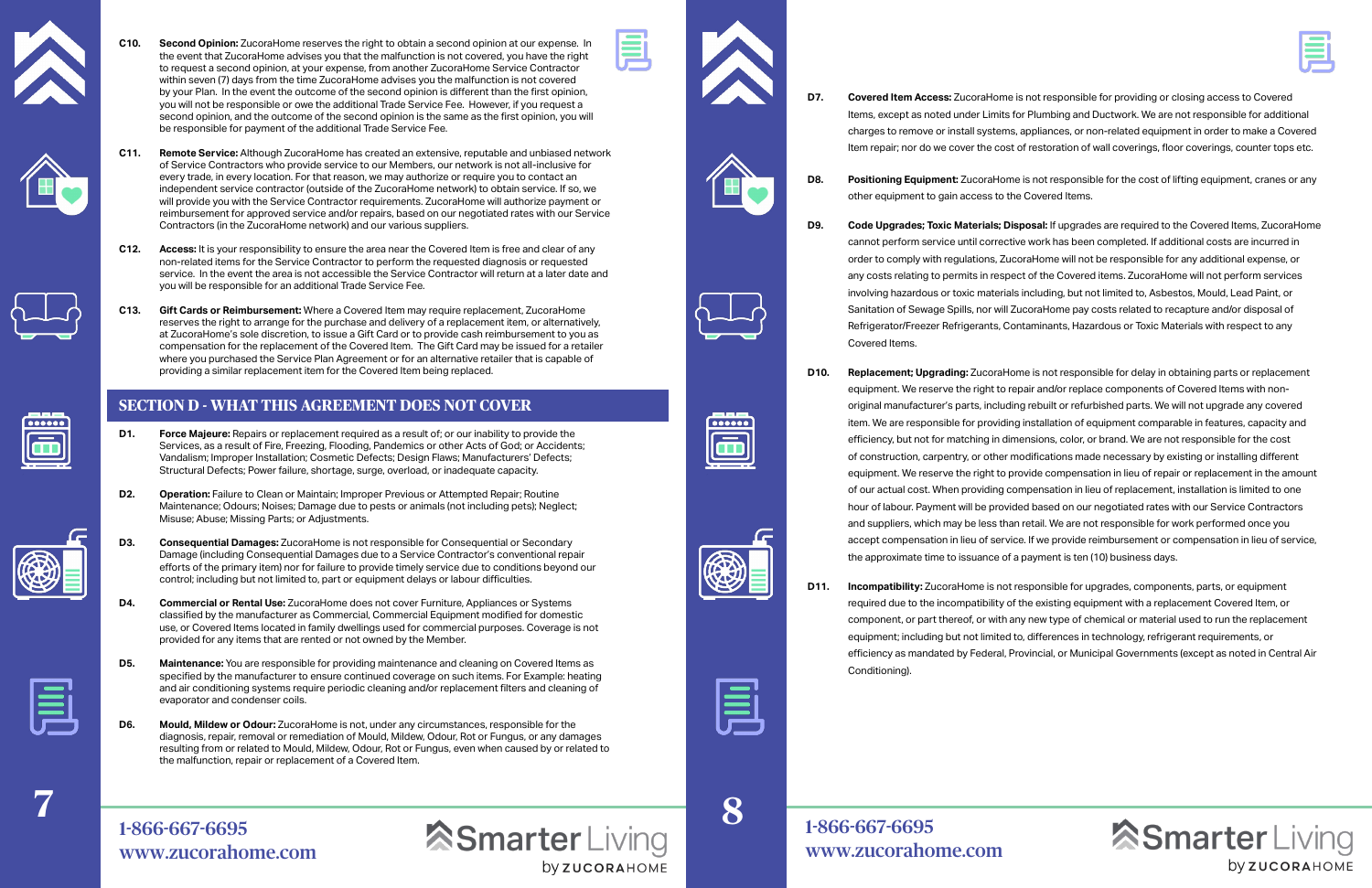





Applies to Covered Items where Accidental Damage Coverage or Wear and Tear Coverage is

<span id="page-5-0"></span>



### **SECTION E - FURNITURE COVERAGE**

**E1. Covered Items – Furniture** includes household items constructed of upholstered fabric, leather, synthetic leather, metal, glass and wood materials and include the following:

- 
- 
- Ottoman / Futon Sofabed Loveseat / Oversized Chair<br>Occasional Tables
- 
- 
- Occasional / Side Chair Dining chairs, tables, benches
	-
	-
- Occasional Tables Mechanical or Electrical Upholstered Furniture

**SmarterLiving** 

**by ZUCORAHOME** 

**Bedroom Furniture** 

- **E2. What is Covered:**
- **a) ACCIDENTAL DAMAGE COVERAGE:** Where a Covered Item, purchased during the Service Period and delivered as a new product without prior soiling or damage, is accidentally stained or damaged from a single incident, coverage is provided for cleaning, repair or replacement of components, or at ZucoraHome's sole discretion, replacement of the Covered Item by issuance of a Gift Card or reimbursement as determined by ZucoraHome in accordance with the Furniture Plan Benefits.
- **b) WEAR AND TEAR COVERAGE:** Where a Covered Item, regardless of age, through normal use, experiences wear and tear resulting in failure of frames, joints, mechanisms, or moving parts; or general soiling, rips, tears, seam separation, fabric pulls, pilling, fraying, button loss or material deterioration; minor pet damage, perspiration, body or hair oils, grease stains, paint, bleach, nail polish or remover, material fading, colour loss, dye transfer, cracking, peeling, foam resiliency or other similar damage caused by regular normal wear and tear, coverage is provided for cleaning, repair or replacement of components, or at ZucoraHome's sole discretion, replacement of the Covered Item by issuance of a Gift Card or reimbursement as determined by ZucoraHome in accordance with the Furniture Plan Benefits.
- **c) ANNUAL CLEANING ALLOWANCE COVERAGE:** An annual cleaning allowance as set out in the Furniture Plan Benefits, is available to Renewal Members to remove stains or general soiling.

**E3. What is NOT Covered:** Coverage is not provided for any Covered Item that becomes damaged as a result of failure to comply with the manufacturer's instructions for use, cleaning or maintaining the Covered Item and in the following circumstances;

- a) where any damage to a mechanical or electrical component is a result of improper installation, moisture, liquid spills, lightning, power failures and/or power surges, or physical damage;
- b) as a result of mishandling, product abuse, misuse, excessive damage or neglect of the Covered Item;<br>c) odours of any kind or stains caused by corrosive substances, acids;
- c) odours of any kind or stains caused by corrosive substances, acids;<br>d) Covered Items consisting of X-coded fabrics or non-colourfast fabric
- Covered Items consisting of X-coded fabrics or non-colourfast fabrics, natural materials such as silk, virgin wool or natural, unfinished/nubuck or naked leathers;
- e) any natural markings or characteristics in leather that may cause appearance variations;<br>f) any unfinished natural wood, ceramic, quartz, marble, or similar materials;
- any unfinished natural wood, ceramic, quartz, marble, or similar materials;
- g) any damage or stains caused while Covered Items are in transit, moving, relocation or storage;
- h) Acts of God, fraud, intentional acts, war or hostilities of any kind arising from illegal activity;
- i) any damage covered by any insurance program or anything not specifically identified and included as being covered.









1-866-667-6695 [www.zucorahome.com](http://www.zucorahome.com)

### **E4. FURNITURE PLAN BENEFITS**

## **a) COVERAGE AND SERVICES:**

ii. ZucoraHome will attempt to assist with removing stains using professional stain removal products at cost to the Member, or by providing professional cleaning services technician to remove the stains (requires a Trade Service Fee to be paid in advance of dispatching a technician).

iii. In the event ZucoraHome determines a repair or replacement parts are required, ZucoraHome shall obtain the required replacement parts at no cost to the Member and provide a professional repair technician, at no cost the Member, to inspect, repair and/or replace the failed part or components (requires a Trade Service Fee to be paid in advance of dispatching a technician).

- applicable.
- 
- 
- follows:

iv. In the event ZucoraHome determines, in its sole discretion, that the Covered Item(s) require replacement and where the Member has provided to ZucoraHome, a copy of the invoice issued by the Retailer which includes the Covered Item description, item price ("Purchase Price") and date of purchase of the Covered Item(s); or where ZucoraHome determines the approximate Purchase Price of the Covered Item; ZucoraHome may elect to issue to the Member, a Gift Card or reimbursement in cash, such method of payment as determined by ZucoraHome, with the amount calculated on a pro-rata basis of the value of the actual or estimated Purchase Price (not including taxes, delivery or other charges) as

**b) NO RECEIPT OR UNDETERMINED VALUE:** For replacement of any Covered Item where no receipt or proof of purchase can be provided by the Member regarding the original purchase of the Covered Item, and where ZucoraHome is unable to determine the estimated Purchase Price of the Covered Item, ZucoraHome, at its sole discretion, may provide the Member with a Gift Card or reimbursement in cash, such method of payment as determined by ZucoraHome, to a maximum value of one hundred dollars (\$100.00) for up to two

**c) ANNUAL CLEANING ALLOWANCE COVERAGE:** Upon request, a Renewal Member may receive an annual cleaning allowance credit in the amount one-hundred dollars (\$100.00), on a non-cumulative basis, to be applied to the total cost of cleaning of the Renewal Member's home furnishings, when professional cleaning is provided by a professional cleaning technician authorized by ZucoraHome. No Service Trade Fee shall

- (2) Covered Items per Service Period.
- apply in respect of the cleaning allowance.

| <b>Reimbursement Value:</b>                                                 | <b>Accidental Damage</b> | Wear & Tear           |
|-----------------------------------------------------------------------------|--------------------------|-----------------------|
| First 12 months following date of purchase                                  | 100% of Purchase Price   | 50% of Purchase Price |
| 13 <sup>th</sup> month to 24 <sup>th</sup> month following date of purchase | 80% of Purchase Price    | 40% of Purchase Price |
| 25 <sup>th</sup> month to 36 <sup>th</sup> month following date of purchase | 40% of Purchase Price    | 20% of Purchase Price |
| 37 <sup>th</sup> month to 48 <sup>th</sup> month following date of purchase | 20% of Purchase Price    | 10% of Purchase Price |
| 49 <sup>th</sup> month and thereafter, following date of purchase           | 10% of Purchase Price    | 5% of Purchase Price  |

### **E5. FURNITURE PLAN MAXIMUM BENEFIT LIMITS**

- 
- 

**a) Trade Service Fee:** A Trade Service Fee of seventy-five dollars (\$75.00) shall be required to be paid by the Member prior to dispatching a technician to attend to a Service Request. (No additional Trade Service Fees shall be charged for repeated visits related to the same Service Request issue.)

**b) Maximum Furniture Plan Benefit Limit:** For each individual Service Request for one or more Covered Items, costs including Service Request administration, diagnosis, provision of cleaning products, stain removal, services, repairs, parts, components, Covered Item replacement, value of Gift Cards, and any reimbursement is limited to a maximum of three thousand dollars **(\$3,000.00)** per Service Request.

## **Smarter** Living **by ZUCORAHOME**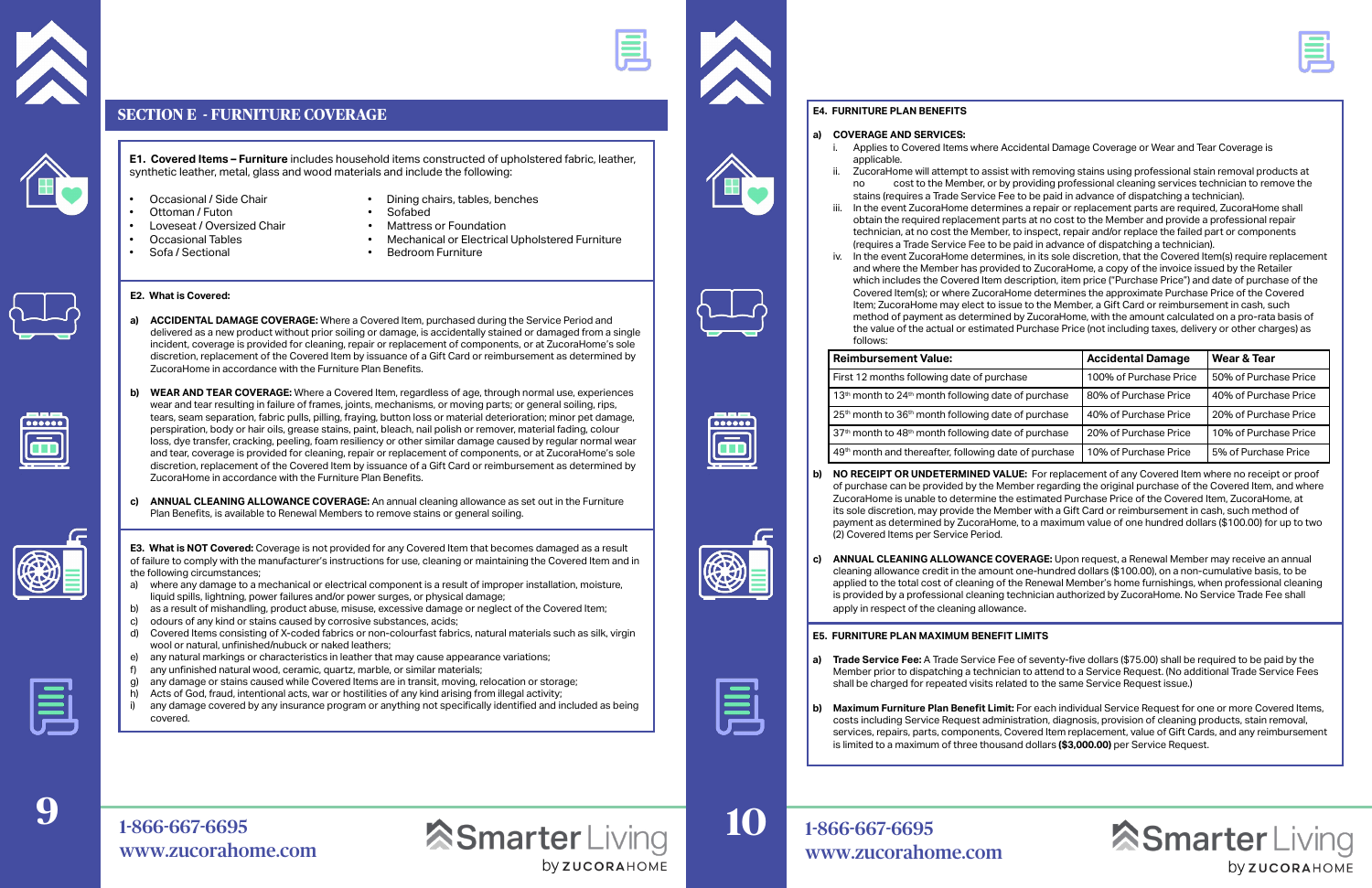**11**

<span id="page-6-0"></span>

### **SECTION F - MAJOR APPLIANCES COVERAGE**



**F1. Covered Items –** Major Appliances include the following kitchen and laundry Covered Items:

• Dishwasher • Washer & Dryer Pairs **Laundry Pedestals** 

- **KITCHEN APPLIANCES**<br>• Refrigerator (single compressor) Clothes Washer • Refrigerator (single compressor) • Clothes Washer
- Oven / Range / Cooktop<br>Dishwasher
- 
- 
- Range Hoods
- Freezers (as internal part of Refrigerator)
- Built-in Food Centres

**F2. What is Covered:** Components and parts that affect the operation of the Covered Item. Repair or replacement of components and parts that malfunction due to normal wear and tear and are not related to conditions or items identified as **"Not Covered"**.

### **F4. APPLIANCES PLAN MAXIMUM BENEFIT LIMITS**

- **a) Trade Service Fee:** A Trade Service Fee of seventy-five dollars (\$75.00) shall be required to be paid by the Member prior to dispatching a technician to attend to a Service Request. (No additional Trade Service Fees shall be charged for repeated visits related to the same Service Request issue.)
- **b) Maximum Appliance Plan Benefit Limit:** For each individual Service Request for one or more Covered Items, costs including Service Request administration, diagnosis, provision technician services, repairs, parts, components, Covered Item replacement, value of Gift Cards, and any reimbursement is limited to a maximum of three thousand dollars **(\$3,000.00)** per Service Request.











**F3. What is NOT Covered:** Coverage is not provided for any Covered Items that include damage or loss of items that do not affect the operation of the Covered item, including, but not limited to:

- a) touch pad assemblies, plastic mini tubes, soap dispensers, knobs, filters, lint screens, venting components, dials, interior thermal shells, trim kits, hinges, wheels;
- b) ice crushers, non-standard beverage dispensers and their respective components, racks, shelves, removable buckets and trays, refrigerant recapture/recovery/recharge, Freon or coolant;
- c) where components are damaged as a result of improper installation, lightning, power failures and/or power surges, or physical damage;
- d) any damage covered by any insurance program or anything not specifically identified and included as being covered.

## 1-866-667-6695 [www.zucorahome.com](http://www.zucorahome.com)

**SmarterLiving** 



### **G1.0 HEATING SYSTEM**

**G1.1 What is Covered:** Except for what is detailed in the "What is NOT covered" in Section G1.2 below, Plan coverage includes repair, replacement and labour for:

**a) Heating Units:** heating systems, including primary gas, electric or oil, Forced Air heating units, wall mounted heaters, floor furnaces, heat pumps, mini-splits, radiant hot water or steam circulating heaters, electric

- baseboard heaters, room heaters and Geothermal heating.
- opening to a rough finish (drywall, tape and mud).

**b) Duct Work:** including access to ductwork through unobstructed walls, ceilings and floors, dampers, plenums, actuators, breaks or leaks in ductwork including registers and grills and cost of returning access

## **Smarter** Living **by ZUCORAHOME**

**G1.2 What is NOT Covered:** Heat Lamps, Filters, Electronic Air Cleaners, Humidifiers, Furnace Vents & Flues, Asbestos Covered Ductwork, Wood or Pellet Stoves (even if primary source of heating), Fireplaces (of any kind) and Key Valves, Inserts, Insulation, Collapsed or crushed Ductwork, improperly sized systems or systems with mismatched capacity per manufacturer's specifications, Zone Control Systems, Zone Valves, Solar Space Heating & Cooling Systems, outside or underground piping and components for Geothermal and/or Water Source Heat Pumps, freestanding or portable units, maintenance, cleaning or noises however caused, replacement of refrigerant or any diagnostic testing following replacement of heating equipment.



**G2.0 AIR CONDITIONER/COOLER**

**G2.1 What is Covered:** Electric Central Air Conditioning including Condensers, Evaporative Coils, Compressors, air handler, leaks in accessible Freon Lines, Electric Wall Air Conditioning, Water Evaporative Coolers, and thermostat. NOTE: Coverage available on Cooling Systems with capacity not exceeding five (5) tons per unit (unlimited units covered).

**G2.2 What is NOT Covered:** Gas Units, Filters, Dampers, Maintenance, Cleaning, Noise, Condenser Housing, Pads, Water Towers, Water Trays or Drip Pans of any kind, Roof Jacks & Stands, Improperly Sized Systems or Systems with Mismatched Capacity per Manufacturer's Specifications, Inaccessible or Not Visible Coil Lines, Zone Control Systems, Chillers, Pre-Coolers, Freon Recapture/ Recovery or Recharge.

**G2.3 R-410A MODIFICATIONS:** If ZucoraHome determines that Air Conditioning unit must be replaced, we will replace the unit with a unit that meets the current governmental efficiency standards and replace necessary covered components, including Air Handling Transition, Evaporator Coil, Refrigerant Lines, Secondary Drain Pan and Line, Plenum, Duct Transition and Indoor Electrical. If R22 parts or systems are no longer available, ZucoraHome will repair or replace the failed component with R410A equipment and cover the cost of modifications necessary to maintain compatibility.



**12**

**by ZUCORAHOME** 

## **SECTION G - HOME SYSTEMS COVERAGE**



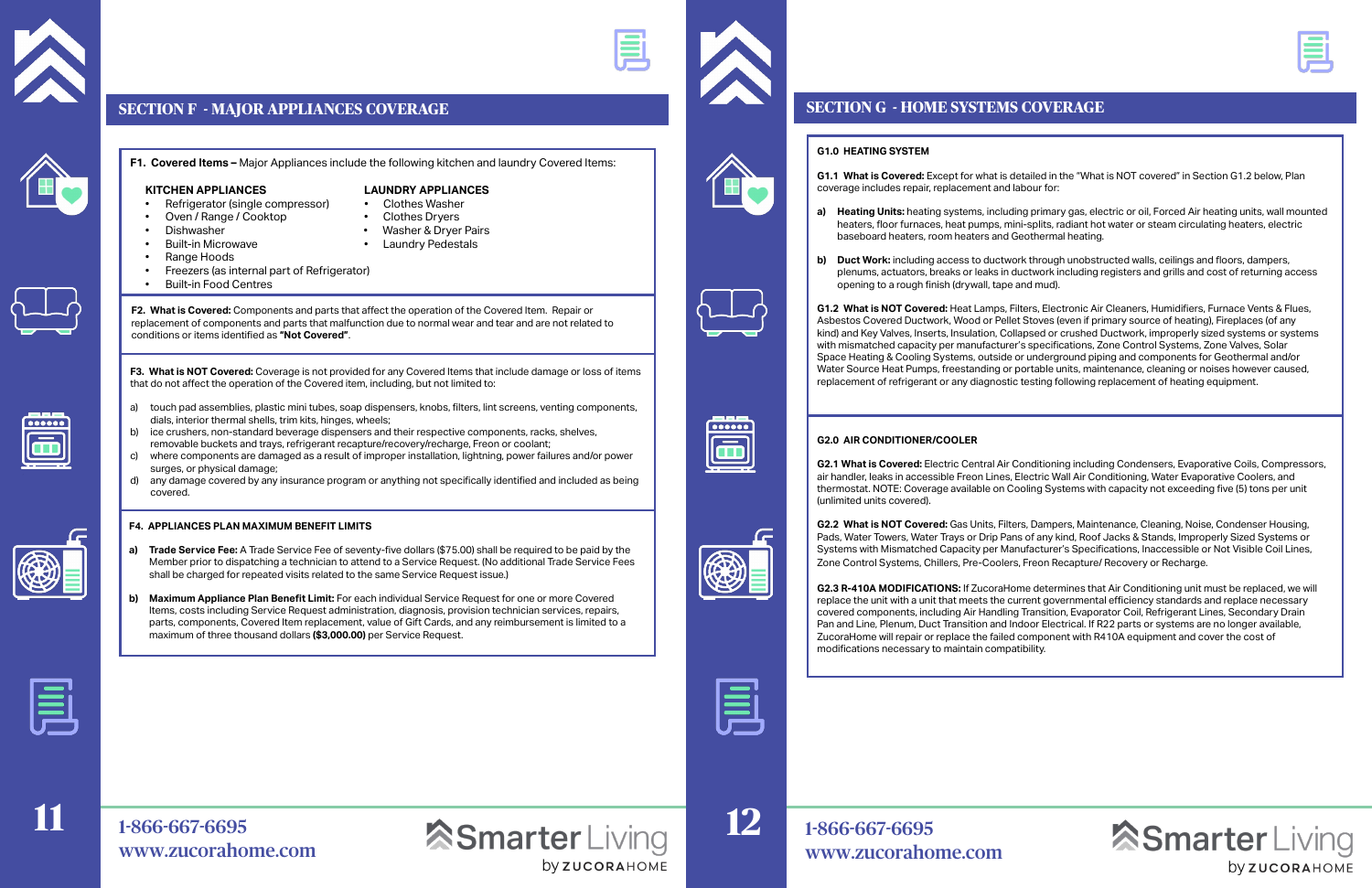













**G3.1 What is Covered:** Drain Line Stoppages, Toilets, Plumbing Pipe Leaks, Whirlpool Motor & Pump, Shower Valve, Diverter Valve, Instant Hot Water Dispenser, Sump Pump (ground water only), Recirculating Pump, Water Heater (up to 50 gal.), Tankless Water Heater. Includes: (1) diagnosis, repair or replacement for leaks in concrete encased water, drain, gas, polybutylene piping, tankless oil or power vent water heaters; (2) replacement of Toilet Tanks & Bowls (replaced with Builders Standard when necessary), (3) obtaining access through unobstructed walls, ceilings, and floors only, and returning access opening to rough finish condition (drywall, tape, and mud). (4) Clearing of stoppages which can be cleared with standard sewer cable through an existing clean-out located inside the home without excavation. ZucoraHome shall be responsible for only one sewer stoppage clearing per each Main Sewer Line, Secondary Waste Line, or Toilet.

**G3.2 What is NOT Covered:** Plumbing Fixtures including Faucets, Bathtub, Shower Base Pans & Enclosures, Toilet Lids & Seats, Sprinkler or Solar Systems, stop & waste valves, Water Heater Vents & Flues, Vent Pipes, Septic Tank, Stoppages that cannot be cleared with Cable, Hydro Jetting, Stoppages due to Roots, Water Heater Heat Pump Attachment, Sewage Ejector Pump, internal and external Hose Bibs, Expansion Tanks, Energy Conservation Units, Noise, Electrolysis, Water Softener, Whirlpool Jets, Water Filters, Water Purification Systems, Bidets, Jet Pumps, Conditions caused by Chemical, Calcium, or Sediment Build-up, Caulking, Grouting, Inadequate or Excessive Water Pressure, Flow Restrictions in Fresh Water Lines caused by Rust, Corrosion, or Chemical Deposits, Basket Strainers, Pop-up Assemblies, Stoppers, Diesel or Oil Fired Water Heaters, Heat Pump/ Water Heater Combination Units, Leaks/ Damage caused by Roots, Water Heater Drip Pans, Ice Maker Water Lines, Main Water Shut-off Valve. Obstructions to Plumbing are the Member's responsibility to remove, and include: Tile, Cabinetry, or any other items permanently affixed or requiring additional work to remove. ZucoraHome is not responsible for access to Drain or Sewer Lines from vent or removal of toilet.

### **G4.0 ELECTRICAL SYSTEM**

**G4.1 What is Covered:** Wiring, Panels and Subpanels attached to the home, Plugs, Fuses, Junction Boxes, GIFI Circuit Breakers, Conduit, Ceiling Fans, Exhaust Fan, Central Vacuum main unit.

**G4.2 What is NOT Covered:** Light Fixtures and Wireless/Remote Switches or Controls including those on Ceiling Fans, Bulbs, Ballasts, Vents. Removable Attachments, Accessories or Hoses, Plumbing/Piping within home related to Central Vacuum System. Telephone Wiring, Heat Lamps, Intercoms, Alarms, Low-Voltage Relay Systems, Electronic or Computerized Energy Management or Lighting and Appliance Management Systems, Door Bell and related Wiring, Chimes, Saunas or Steam Rooms, Smoke Detectors, Garage Door mechanisms openers or remotes.







1-866-667-6695 [www.zucorahome.com](http://www.zucorahome.com)

**SmarterLiving by ZUCORAHOME** 





**G5.1 AIR CONDITIONING TUNE-UP:** For a Renewal Member, ZucoraHome will provide and allowance of up to **\$100** to be applied against the cost of one (1) A/C System - Summer Pre-season Tune-up between March 1st and April 30th, and includes the following: calibrate thermostat, test temperature split, check refrigerant levels & system pressures, perform amp draw on condenser motor, evaporator motor and compressor, clean condenser coils, check contactors, check condensate lines, clean or replace filters (owner supplied), clean & tighten electrical connections, test capacitors, and test safety switches.

**G5.2 HEATING SYSTEM TUNE-UP:** For a Renewal Member, ZucoraHome will provide an allowance of up to **\$100** to be applied against the cost of one (1) Heating System – Winter Pre-Season Tune-up between September 1st and October 31st, and includes the following: calibrate thermostat, check heat operations, clean or replace filters (owner supplied), clean & tighten electrical connections, inspect pilot system, test safety switches, test limit switches, and clean burners.

**G5.3 What is NOT Covered:** Filters, Recharging of Freon or Refrigerant, Clearing of condensate line stoppages, Evaporator/Indoor coil cleaning including acid cleaning, Cleaning or unclogging services required to correct problems related to the lack of manufacturer recommended maintenance (filters must be replaced monthly).

**G5.4 TO REQUEST SERVICE:** The Renewal Member is responsible for scheduling the tune-up during the specified pre-season period by calling our toll-free number. In the event a Member places an additional Service Request while the Contractor is performing a Pre-Season Tune-up at their home, the Renewal Member is required to pay an additional Trade Service Fee.



**G5.5 TUNE-UP BENEFIT LIMITS:** Maintenance tune-up allowances are available for a combined maximum amount of up to **\$200** per Service Period.

**14**

### **G6.0 HOME SYSTEM PLAN MAXIMUM BENEFIT LIMITS**

**a) Trade Service Fee:** A Trade Service Fee of seventy-five dollars (\$75.00) shall be required to be paid by the Member prior to dispatching a technician to attend to a Service Request. (No additional Trade Service Fees shall be charged for repeated visits related to the same Service Request issue.)

**b) Maximum Home System Plan Benefit Limit:** For each individual Service Request for one or more Covered Items, costs including Service Request administration, diagnosis, provision technician services, repairs, parts, components, Covered Item replacement, value of Gift Cards, and any reimbursement is limited to a



- 
- maximum of three thousand dollars **(\$3,000.00)** per Service Request.